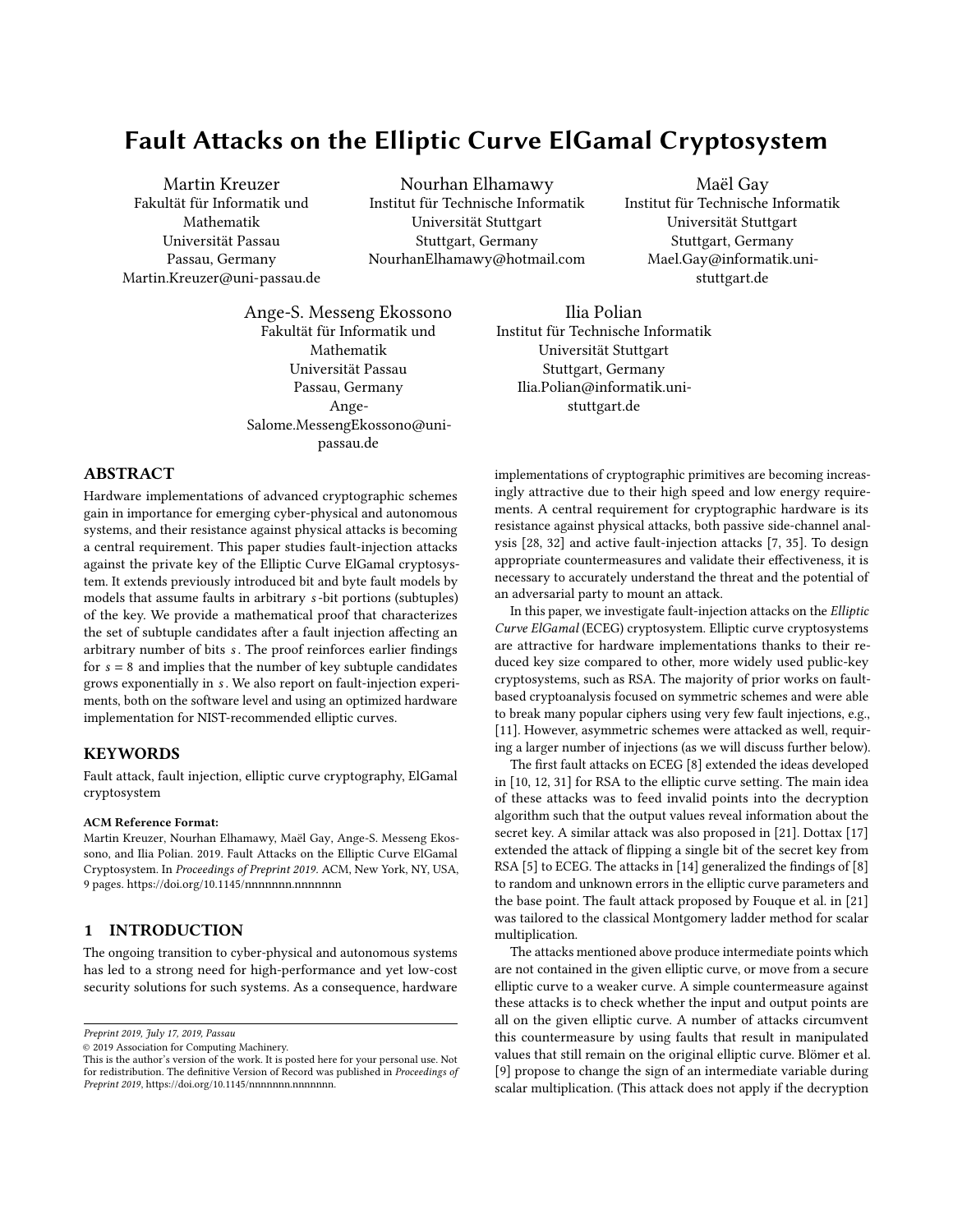algorithm employs Montgomery's scalar multiplication algorithm [\[33\]](#page-8-9) which does not use the  $y$ -coordinate.) Giraud and Knudsen [\[23\]](#page-8-10) inject faults directly into the secret key; their analysis was subsequently improved in [\[24\]](#page-8-11). Kim et al. [\[27\]](#page-8-12) manipulate the public key. Romailler and Pelissier [\[37\]](#page-8-13) propose an attack against Edwardscurve based signature schemes.

This paper proposes an extension of the attacks based on fault injections into the ECEG cryptosystem's secret key [\[17,](#page-8-7) [23,](#page-8-10) [24\]](#page-8-11), improves their theoretical analysis, and discusses their practical realization in hardware. These attacks are relevant because they are immune to the above-mentioned detection countermeasures, since all affected values stay on the original elliptic curve. The attacks discussed in this work are based on fault models with different assumptions on the adversary's capabilities to inject faults. One can generally distinguish between low-cost, low-precision injection techniques (like under-powering or inducing clock glitches [\[6\]](#page-7-6)) and elaborate optical [\[40\]](#page-8-14) and electromagnetic [\[16\]](#page-8-15) approaches with a much better spatial and temporal resolution.

Previous papers considered two fault models: the bit fault model [\[17\]](#page-8-7) where precisely one bit of the word changed its value, and the byte fault model [\[23,](#page-8-10) [24\]](#page-8-11) where random and unknown modifications were restricted to one byte. Faults according to the second model are easier to achieve using practical equipment, but they require more elaborate mathematical post-processing and a larger number of injections. In this paper, we also consider a generalization of the byte fault model where random and unknown fault effects are restricted to an  $s$ -bit portion of the word under attack. (Here  $s = 8$ corresponds to the byte fault model.) We provide an analysis for the number of fault injections needed to obtain one candidate for an *s*-bit portion of the secret key. It turns out that this number rises exponentially in s, yielding an interesting trade-off: choosing a smaller *s* requires (linearly) more chunks to be attacked, but the required number of injections is exponentially smaller. This suggests that as small an s as can be reliably supported by the fault-injection equipment should be used. As an interesting side-result, our analysis reinforces the bound shown in [\[24\]](#page-8-11) for  $s = 8$ and confirms that this bound is tight.

The theoretical analysis is complemented by fault-injection experiments performed by simulation on the hardware level. For the purpose of these experiments, we implemented a circuit for ECEG, including efficient realizations of point multiplication, inversion and division. The outcomes of the simulated fault injections (in hardware and in software) for some NIST-recommended elliptic curves over finite fields of large prime order confirm the theoretical findings.

The remainder of the paper is organized as follows. The next section provides an overview of the ECEG cryptosystem. Section [3](#page-2-0) introduces the two fault models considered in this paper. Section [4](#page-2-1) describes the attacks, models them and studies their properties by mathematical means. Results for the software implementation and for a specially designed hardware circuit are reported in Section [5.](#page-4-0) Finally, Section [6](#page-7-7) concludes the paper.

## 2 THE ELLIPTIC CURVE ELGAMAL CRYPTOSYSTEM

Throughout this paper, let  $p > 3$  be a prime number, and let  $\mathbb{F}_p$ be the finite field having  $p$  elements. An *elliptic curve E* over  $\mathbb{F}_p$ is a smooth cubic curve in  $\mathbb{P}^2(\mathbb{F}_p)$  which has at least one  $\mathbb{F}_p$ . rational point. After introducing a suitable system of coordinates, the curve  $E$  is given by a short Weierstraß equation

$$
E: y^2 = x^3 + \bar{a}x + \bar{b}
$$

where the discriminant  $\Delta = -4\bar{a}^3 - 27\bar{b}^2$  is non-zero and where we consider *E* as embedded in the affine plane  $D_+(x_0)$  and having one point at infinity, namely  $\hat{O} = (0:0:1)$ . Notice that the use of the short Weierstraß form is not mandatory for the contents of this paper, and that everything can be easily adjusted to other standard forms, e.g., to Edwards or Montgomery curves.

The set of  $\mathbb{F}_p$ -rational points of E is given by

$$
E(\mathbb{F}_p) = \{ (x, y) \in \mathbb{F}_p^2 \mid y^2 = \bar{a}x + \bar{b} \} \cup O.
$$

It is a finite abelian group with neutral element  $O$ , with the inverse of a point  $P = (x, y)$  given by  $-P = (x, -y)$ , and with the addition  $P_3 = P_1 + P_2$  given by

$$
x_3 = \lambda^2 - x_1 - x_2
$$
 and  $y_3 = (x_1 - x_3)\lambda - y_1$ 

where  $P_i = (x_i, y_i)$  and  $P_2 \neq -P_1$ . Here we let  $\lambda = \frac{y_1 - y_2}{x_1 - x_2}$  if  $P_2 \neq P_1$  and  $\lambda = \frac{3x_1^2 + \bar{a}}{2\pi}$  $\frac{x_1^2+a}{2y_1}$  if  $P_2 = P_1$ . Recall that the group  $E(\mathbb{F}_p)$  is the basis of the following cryptosystem.

Definition 2.1. The Elliptic Curve ElGamal Cryptosystem (ECEG) is a public key cryptosystem which consists of the following parts:

- (1) For the key generation, we find a group  $E(\mathbb{F}_p)$  as above and a point P in  $E(\mathbb{F}_p)$  whose order is a large number q, we choose a random number  $a \in \{2, \ldots, q-2\}$ , and we calculate  $Q = aP$ . All information is public except for the secret key a.
- (2) For encryption, we use the message space  $E(\mathbb{F}_p)$  and we encrypt a message unit  $M \in E(\mathbb{F}_p)$  by first choosing an ephemeral key  $k \in \{2, ..., q - 2\}$  randomly and then calculating the ciphertext  $C = (C_1, C_2) = (kP, M + kQ)$  in the ciphertext space  $E(\mathbb{F}_p)^2$ .
- (3) For the *decryption* of a ciphertext unit  $C = (C_1, C_2)$ , we calculate  $C_2 - a C_1$  and get M.

To compute the multiples  $aP$ ,  $kP$ ,  $kQ$  and  $aC<sub>1</sub>$  in this cryptosystem, fast algorithms, usually based on double-and-add techniques, are known (see [\[36\]](#page-8-16)). Moreover, for the setup phase, there exist efficient algorithms for computing the order of the group  $E(\mathbb{F}_p)$ and of a point  $P$  in this group (see for instance [\[15\]](#page-8-17)). The security of the ECEG cryptosystem rests on the following problem:

Elliptic Curve Diffie-Hellman Problem (ECDHP): Given the points  $C_1 = kP$  and  $Q = aP$ , compute the point  $akP$ .

It is quite clear that this problem can be solved if we are able to solve the following stronger problem.

Elliptic Curve Discrete Logarithm Problem (ECDLP): Given the points P and  $Q = aP$ , find a.

For more details about elliptic curves and elliptic curve cryptography, we refer the reader to [\[38\]](#page-8-18) and [\[25\]](#page-8-19).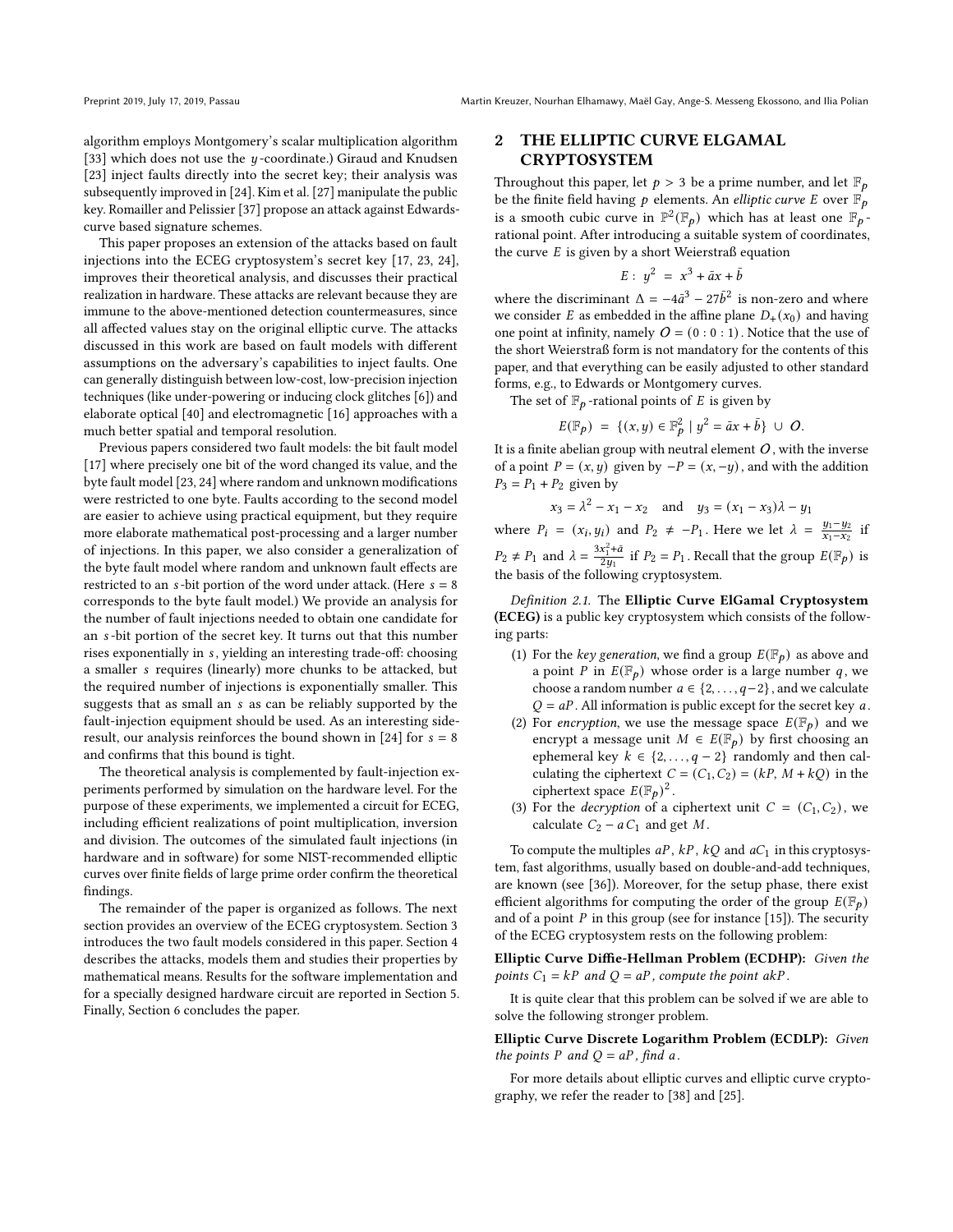## <span id="page-2-0"></span>3 FAULT ATTACKS AND FAULT MODELS FOR THE ECEG CRYPTOSYSTEM

Given a physical realization of the above ECEG cryptosystem, a fault attack is an intentional manipulation of the electronic circuit of this implementation in order to provoke miscalculations. Clearly, for a public key cryptosystem, the only meaningful way to mount such an attack is to manipulate the decryption device. As explained in the introduction, our proposed attack neither changes the elliptic curve nor does it produce points which are not contained in the given curve, and thus may be more difficult to detect and prevent. The central idea is to attack the secret key  $a$ .

For this purpose, we assume that  $a$  is stored in secure writeprotected memory (typically EEPROMs) and then transferred piecewise into the device performing the decryption algorithm. Depending on the way this transfer is achieved and on the capabilities of the attacker, we distinguish two basic fault models.

Fault Model 1 (FM1): The secret key  $a$  is transferred bitwise, or, for some other reason, we are able to inject a fault which flips a single bit of  $a$ . In this fault model, we do not assume control over which bit of  $a$  has been flipped. Of course, the attack still applies if we are able to restrict to a range of bits which may or may not be affected. Notice that we assume that we can also decrypt without fault injection. Thus we can easily detect if no fault was injected. As we shall see, we will also notice if more than one bit of  $a$  was affected by the fault injection.

Fault Model 2 (FM2): The secret key is transferred in chunks of *s* bits. In this scenario we assume that we can inject a random fault into a chosen  $s$ -bit subtuple of  $a$  and repeat this kind of injection a number of times. To underscore the applicability of this fault model, we point out that it applies to common implementations of ECEG on 8-bit microprocessors (see for instance [\[20\]](#page-8-20), [\[19\]](#page-8-21), [\[29\]](#page-8-22), and [\[39\]](#page-8-23)) and 8-bit smartcards (see for instance [\[2\]](#page-7-8)). Moreover, with additional effort, it may be extended to cases in which  $a$  is transferred in 16-bit or even 32-bit chunks (see for instance [\[22\]](#page-8-24)).

The two fault models FM1 and FM2 defined above relate to different levels of attacker capabilities and we require two distinct precisions for the injected faults.

In FM1, we consider a powerful attacker capable of flipping a single bit. Single bit-flips are not easily achievable by conventional means. However, they can be achieved by using a more sophisticated equipment, such as a laser. For example, the authors of [\[1\]](#page-7-9) provide a description of their setup and details on how to inject a single bit-flip into an Advanced Encryption Standard (AES) implementation and by extension realizing a Differential Fault Attack (DFA). This supports the feasibility of FM1, as, even though we consider a strong attacker and require high precision fault injection, single bit-flip faults can be achieved and we do not assume any control over the position of the bit-flip.

For our second fault model, FM2, we consider a random s-bit modification of the secret key  $a$ . The required precision is therefore much smaller, and as such we consider FM2 a weaker attack scenario than FM1. As shown in [\[26\]](#page-8-25), it is possible to inject random nibble or byte or faults when using a clock based fault injector. Hence, a fault injection following FM2 can be achieved using a low cost setup. Additionally, enough fault injections following FM2 will result in a successful attack, as we detail in Subsection [4.2.](#page-2-2)

In this paper, we focus on the simulation of both fault models and present software and hardware based simulations of these attacks in Section [5.](#page-4-0)

## <span id="page-2-1"></span>4 MATHEMATICAL DESCRIPTION OF THE FAULT ATTACK

In the setting of Section 2, we represent the numbers  $a, k$ , and so on, by bit-tuples  $a = (a_0, \ldots, a_{r-1})$ ,  $k = (k_0, \ldots, k_{r-1})$ , and so on, where  $a_i, k_j \in \{0, 1\}$ . In other words, we have  $a = a_0 + a_1 2 + \cdots$  $a_{r-1} 2^{r-1}$ , etc. Here r has to be chosen such that  $2^r > \max\{p, q\}$ where  $q$  is the order of  $P$ .

#### 4.1 The Attack for the Fault Model FM1

In the following we assume that we have produced a ciphertext point pair  $(C_1, C_2)$ , where  $C_1 = kP$  with an (unknown) random number k, and with  $C_2 = M + kQ$ , where M is the plaintext point and  $Q = aP$ . We assume that we can run the decryption algorithm and compute  $M = C_2 - aC_1$  without fault injection, and that we can produce faulty plaintext points  $M_i = C_2 - (a + f_i)C_1$  for  $i = 1, ..., r$ , where the *i*-th fault  $f_i$  is given by  $f_i$ <sub>*v*(*i*)</sub> ∈ {1, −1} in position *v*(*i*) and this position is chosen uniformly at random from  $\{0, \ldots, r-1\}$ .

From these data the secret key can be recovered as follows.

PROPOSITION 4.1. In the above setting, the following claims hold.

- (a) We have  $M M_i = (1 2a_{\nu(i)}) 2^{\nu(i)} C_1$ . Hence  $a_{\nu(i)} = 0$  if  $M - M_i = 2^{\nu(i)} C_1$  and  $a_{\nu(i)} = 1$  if  $M - M_i = -2^{\nu(i)} C_1$ .
- (b) The expected number of successful fault injections needed to recover the full secret key a is  $r(1 + \frac{1}{2} + \cdots + \frac{1}{r}) \approx r \ln(r)$ .

PROOF. To prove (a), we note that

$$
M - M_i = f_i C_1 = f_i_{\nu(i)} 2^{\nu(i)} C_1 = (1 - 2a_{\nu(i)}) 2^{\nu(i)} C_1.
$$

For the proof of (b), we note that, after having found  $i$  bits of the secret key, the probability of discovering a new bit using one fault injection is  $\frac{r-i}{r}$ . Repeating injections until a new bit is affected is distributed geometrically, and thus has an expected value of  $\frac{r}{r-1}$ injections. Altogether, we expect  $\frac{r}{r} + \frac{r}{r-1} + \cdots + \frac{r}{1}$  injections until we have found the full secret key.  $\Box$ 

This proposition leads us immediately to the FM1 Fault Attack Algorithm [1.](#page-3-0)

Clearly, this algorithm requires the calculation of  $r - 1$  point doublings and  $n \approx r \ln(r)$  point additions on the elliptic curve E. A further speed-up can be achieved by choosing  $M = O$ , in which case no point additions are necessary.

#### <span id="page-2-2"></span>4.2 The Attack for the Fault Model FM2

In this section, we continue to assume that the numbers  $a, k$ , etc., are represented by  $r$ -bit tuples  $a = (a_0, \ldots, a_{r-1})$ , etc. In FM2, we attack  $s$ -bit subtuples of  $a$ . For simplicity, let us assume that  $s$  divides  $r$ . (This is merely used to keep the indices well laid out.) Hence we represent *a* by  $(a^{(1)},..., a^{(t)})$ , where  $r =$ st. Here  $a^{(\ell)} = (a_{\ell 0}, \ldots, a_{\ell s-1})$  is the  $\ell$ -th subtuple of a, with  $a_{\ell i} \in \{0, 1\}$  for  $\ell = 1, ..., t$  and  $i = 0, ..., s - 1$ . Fault model FM2 assumes that we inject a random error in a chosen s-bit subtuple of  $a$ . Thus we assume that this is the  $l$ -th subtuple, and we write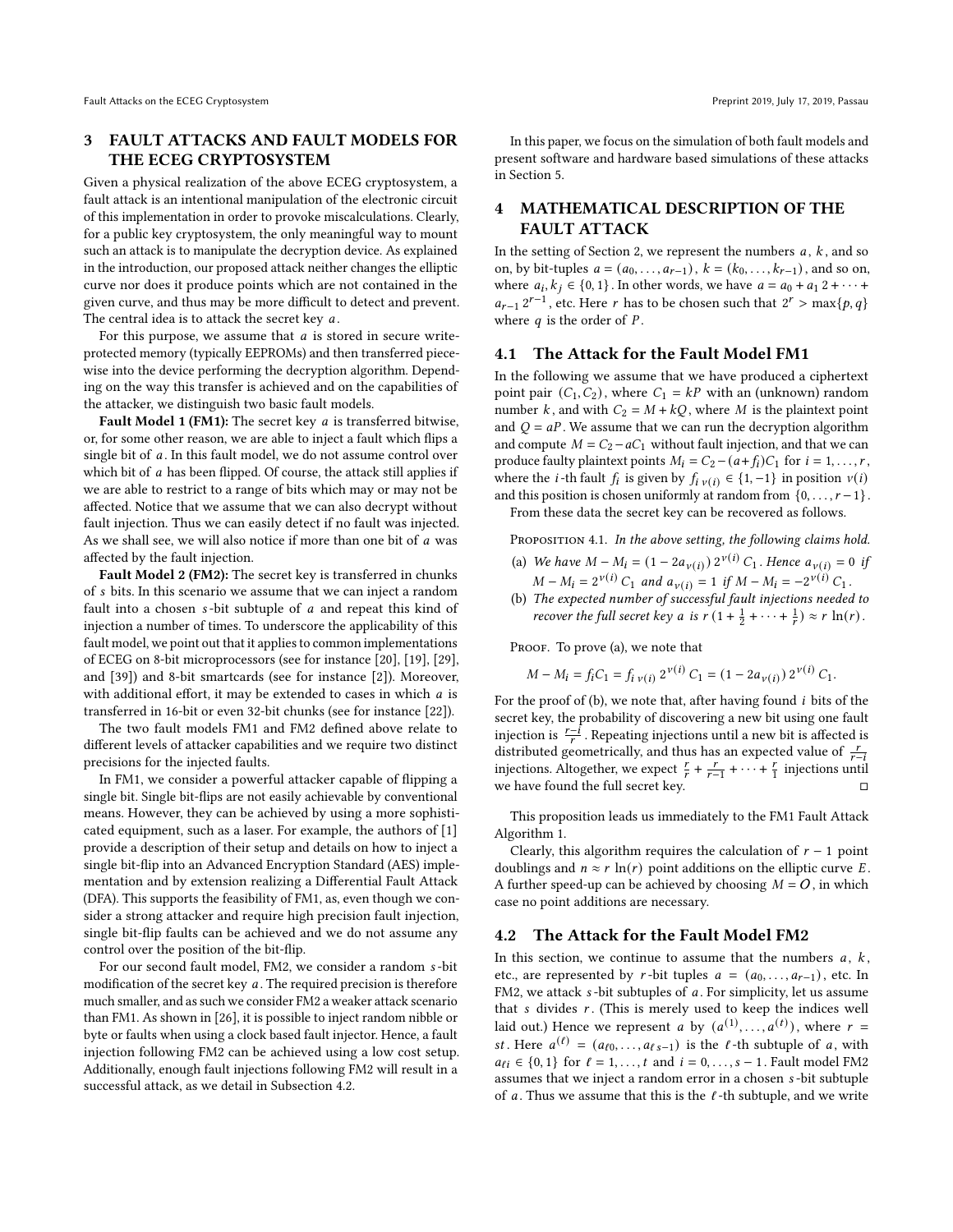#### <span id="page-3-0"></span>Algorithm 1 (FM1 Fault Attack Algorithm)

**Input:** A ciphertext pair  $C = (C_1, C_2) \in E(\mathbb{F}_p)^2$ , the correct plaintext point *M* and faulty plaintext points  $M_i$  for  $i = 1, \ldots, n$ .

**Output:** A bittuple  $(a_0, \ldots, a_{r-1})$  representing the secret key a. 1:  $L_1 := \{2^i C_1 \mid i = 0, \ldots, r - 1\};$ 2:  $L_2 := \{-2^i C_1 \mid i = 0, \ldots, r - 1\};$ 3: for  $i = 1$  to  $n$  do 4: if  $M - M_i = 2^{\nu(i)} C_1 \in L_1$  then 5:  $a_{\nu(i)} := 0;$ 6: **else if**  $M - M_i = -2^{\nu(i)} C_1 \in L_2$  then 7:  $a_{v(i)} := 1;$ 8: end if 9: end for 10: if  $a_j \in \{0, 1\}$  for  $j = 0, \ldots, r - 1$  then 11: **return**  $(a_0, \ldots, a_{r-1})$ 12: else 13: return "not enough injections" 14: end if

 $(f_{\ell 0},..., f_{\ell s-1}) \in \{0,1\}^s$  for the *fault pattern*, i.e., for marking the positions of the flipped bits.

The faulty point returned by the  $i$ -th injection is then given by  $M_i = C_2 - (a + \tilde{g}_i) C_1$  where the number  $\tilde{g}_i$  corresponds to the tuple  $(g_i^{(1)},...,g_i^{(t)})$  and the affected *s*-bit tuple can be written in the form  $g_i^{(\ell)} = (b_{\ell 0}, \ldots, b_{\ell s-1})$  with  $b_{\ell j} = f_{\ell j} (1 - 2 a_{\ell j})$  for  $j = 0, \ldots, s - 1$ . Consequently, the difference  $M - M_i$  is equal to the point

$$
b_{\ell 0} C_1^{(\ell)} + \cdots + b_{\ell s - 1} 2^{s-1} C_1^{(\ell)} = (b_{\ell 0} + \cdots + 2^{s-1} b_{\ell s - 1}) C_1^{(\ell)}
$$

where  $C_1^{(\ell)} = 2^{s(\ell-1)} C_1$ . Thus, for the *i*-th injection, we observe the number  $g_i = b_{\ell 0} + \cdots + 2^{s-1} b_{\ell s-1}$ , where  $(b_{\ell 0}, \ldots, b_{\ell s-1})$  is contained in  $\{-1, 0, 1\}^s$ . Clearly, the observation of  $g_i$  will, in general, not be sufficient to deduce the tuple  $(b_{\ell 0}, \ldots, b_{\ell s-1})$ . Knowledge of this tuple allows us to determine those bits of the ℓ -th subtuple  $a^{(\ell)} = (a_{\ell 0}, \ldots, a_{\ell s-1})$  of the secret key for which  $b_{\ell j} \neq 0$ , namely via  $a_{\ell j} = (1 - b_{\ell j})/2$ .

As a consequence of this discussion, we introduce the following concepts.

Definition 4.2. Let  $g_i \in \{-2^s + 1, -2^s + 2, \ldots, 2^s - 1\}$ .

- (a) A tuple  $(b_0, ..., b_{s-1}) \in \{-1, 0, 1\}^s$  such that  $g_i = b_0 + 2b_1 +$  $\cdots+2^{s-1}b_{s-1}$  is called a **signed** s-bit representation of  $g_i$ .
- (b) Given a signed s-bit representation  $B = (b_0, \ldots, b_{s-1})$  of  $g_i$ , we let  $K_B(g_i)$  be the set of all *s*-bit tuples  $(a_0, \ldots, a_{s-1})$ such that  $a_j = (1 - b_j)/2$  whenever  $b_j \neq 0$ . Then the union of all sets  $K_B(q_i)$ , where B traverses the signed *s*-bit representations of  $g_i$ , is called the **key subtuple candidate** set of  $q_i$  and is denoted by  $K(q_i)$ .

Unfortunately, the signed  $s$ -bit representation of a number  $q_i$ is, in general, not uniquely determined. For instance, Figure [1](#page-3-1) plots the number of signed 8-bit representations for the integers in the range {−255, −254, . . . , 255} .

Let  $\lambda(q_i, s)$  denote the number of signed s-bit representations of  $g_i$ . The function  $\lambda(g_i, s)$  was studied in [\[18\]](#page-8-26). In particular, Lemmas 3 and 4 of this paper provide recursive formulas which allow

<span id="page-3-1"></span>

<span id="page-3-2"></span>Figure 1: Number of signed 8-bit representations



Figure 2: Number of key byte candidates

us to compute the values of  $\lambda(q_i, s)$  easily. Moreover, by evaluating all  $3^s$  signed s-bit tuples, we may precompute for each number  $q_i$ the list  $R(q_i)$  of all signed *s*-bit representations of  $q_i$ . Finally, by taking the union of all sets  $K_B(g_i)$  for  $B \in R(g_i)$ , we may precompute the list of all key subtuple candidate sets  $K(g_i)$ , where  $q_i \in \{-2^s + 1, \ldots, 2^s - 1\}.$ 

Figure [2](#page-3-2) illustrates the number of key subtuple candidates as a function of  $g_i$  in the case  $s = 8$ .

In fact, we can describe the key subtuple candidate sets depending on  $q_i$  as follows.

<span id="page-3-3"></span>PROPOSITION 4.3. Let  $g_i \in \{-2^s + 1, -2^s + 2, \ldots, 2^s - 1\}$ . Then the key subtuple candidate set  $K(g_i)$  is given by

$$
K(g_i) = \{c \in \{0,1\}^s \mid 0 \le g_i + N(c) \le 2^s - 1\}.
$$

where  $N(c) = c_0 + 2c_1 + \cdots + 2^{s-1}c_{s-1}$  for  $c = (c_0, \ldots, c_{s-1}) \in \{0, 1\}^s$ .

PROOF. First we prove the inclusion  $\subseteq$ . Given  $c \in K(g_i)$ , there exists a signed *s*-bit representation  $B = (b_0, \ldots, b_{s-1})$  of  $g_i$  such that  $c \in K_B(g_i)$ . Writing  $c = (c_0, \ldots, c_{s-1})$ , we have  $N(c)$  =  $c_0 + 2c_1 + \cdots + 2^{s-1}c_{s-1}$  and  $c_j = (1-b_j)/2$  for all j with  $b_j \neq 0$ . Therefore we obtain

$$
g + N(c) = \sum_{\{j \mid b_j \neq 0\}} (b_j + (1 - b_j)/2) 2^j + \sum_{\{j \mid b_j = 0\}} c_j 2^j
$$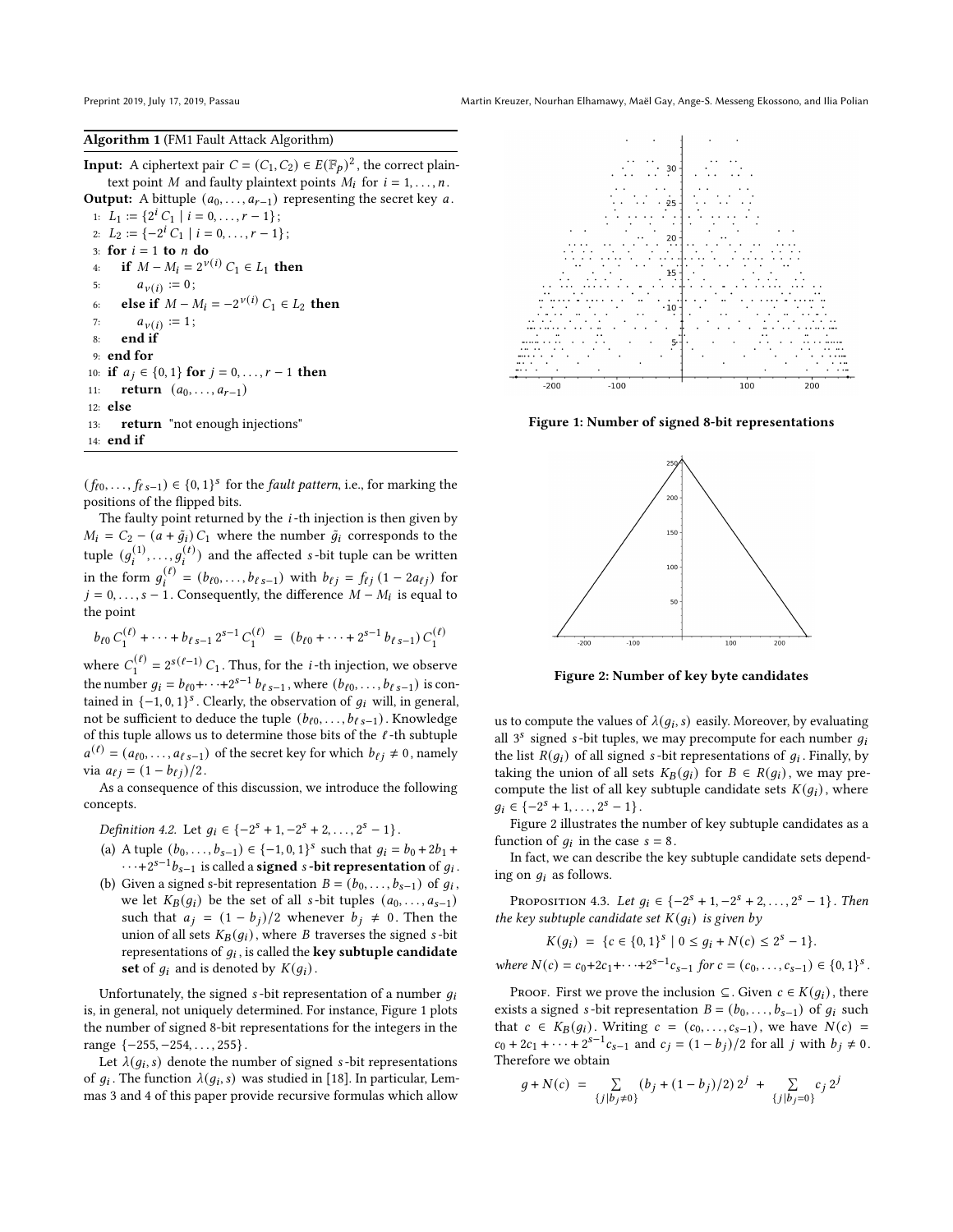and then  $b_j + (1-b_j)/2 = (1+b_j)/2 \in \{0, 1\}$  leads to  $0 \leq g+N(c) \leq$  $2^s - 1$ .

Thus the main task is to prove the inclusion  $\supseteq$ . For  $q_i = 0$ , we may use the signed binary representation  $B = (0, \ldots, 0)$  and conclude that all  $s$ -bit tuples are key subtuple candidates.

Next we consider the case  $g_i$  < 0. We only need to show  $q_i + N(c) \ge 0$ , since  $q_i + N(c) \le 2^s - 1$  is trivially true. First we determine the *s*-bit tuple  $c$  for which  $N(c)$  has the smallest possible value and show that this value is  $-q_i$ .

Given a signed binary representation  $B = (b_0, \ldots, b_{s-1})$  of  $g_i$ , we let  $v(B) = \{ j | b_j = -1 \}$ ,  $\pi(B) = \{ j | b_j = 1 \}$ , and  $\zeta(B) =$  $\{j \mid b_j = 0\}$ . As  $b_j = 1$  forces  $c_j = 0$  and  $b_j = -1$  forces  $c_j = 1$ , the number  $N(c)$  satisfies  $N(c) = \sum_{j \in V(B)} 2^{j} + \sum_{j \in \zeta(B)} c_{j} 2^{j}$  for every  $c \in K_B(g_i)$ . Hence the number  $g+N(c)$  equals  $\sum_{j \in \pi(B)} 2^j$  +  $\sum_{j \in \zeta(B)} c_j 2^j$ . Its minimum value is achieved when  $\pi(B) = \emptyset$  and  $c_j = 0$  for  $j \in \zeta(B)$ , and this minimum value is zero. In fact, this value is attained for  $B = (-\beta_0, \ldots, -\beta_{s-1})$ , where  $-g_i = \sum_{j=0}^{s-1} \beta_j 2^j$ , and for the tuple  $c = (\beta_0, \dots, \beta_{s-1})$ .

Now we prove by induction that all numbers  $N(c)$ , starting from this minimum number  $N(c) = -g_i > 0$  and up to  $N(c) =$  $2^{s} - 1$ , are realized by a tuple  $c \in K_B(g_i)$  for some signed binary representation *B* of  $g_i$ . Let  $(c'_0, \ldots, c'_{s-1})$  be the tuple representing the preceding number. We distinguish two cases:  $c'_0 = 0$  and  $c'_0 = 1$ .

In the fist case  $c'_0 = 0$  we want to show that  $c = (1, c'_1, ..., c'_{s-1})$ is in  $K_B(g_i)$  for a suitable B. Since we can use  $B = B^{\prime}$  if  $b'_0 = 0$ , we may assume that  $b'_0 = 1$ . Notice that the fact that B' represents  $q_i < 0$  implies that B' ends in  $(-1, 0, \ldots, 0)$  with a non-negative number of zeros. Hence there exists a number  $2 \leq k \leq s - 1$  such that the first  $k + 1$  columns of the matrix  $A' = \begin{pmatrix} 1 & b'_1 & b'_s \\ 0 & c'_1 & c'_{s-1} \end{pmatrix}$ ) are

of the form  $S = \begin{pmatrix} 1 & \vec{c}'_1 & \cdots & \vec{c}'_{k-1} \\ 0 & c'_1 & & c'_{k-1} \end{pmatrix}$  $b'_k$ <sub>c</sub> $c'_k$ where  $\bar{c}'_i = 1 - c'_i$  for  $i < k$  and  $b'_k \neq 1 - c'_k$ . For the pair  $(b'_k, c'_k)$ , there exist two subcases.

The first subcase is  $c'_k = 0$ . Here we necessarily have  $b'_k = 0$ . Then the last part of the matrix *S* has the form  $T = \begin{pmatrix} 1 & 0 & 0 & 0 \\ 0 & 1 & 0 & 1 \\ 0 & 0 & 1 & 0 \end{pmatrix}$ where we have a non-negative number of columns  $\begin{pmatrix} 0 \\ 1 \end{pmatrix}$  and where the column  $\begin{pmatrix} 1 \\ 0 \end{pmatrix}$  has some column index  $j < k$ . Now we replace the first row of T by  $(-1, -1, \ldots, -1, 1)$  and get  $T' = \begin{pmatrix} -1 & -1 & \cdots & -1 & 1 \\ 0 & 1 & \cdots & 1 & 0 \end{pmatrix}$ . Notice that the first row of  $T'$  is a signed binary representation of the same number as the first row of  $T$ . We replace the corresponding columns of A' by the columns of T' and get a new matrix  $A''$  with first row B''. Then the conditions for  $c' \in K_{B''(q_i)}$  are satisfied except for the *j*-th column  $\begin{pmatrix} -1 \\ 0 \end{pmatrix}$ .

If  $j = 1$ , we find that  $c = (1, c'_1, \ldots, c'_{s-1})$  is contained in  $K_{B''}(g_i)$ and we are finished with the subcase. If  $i > 1$ , we look at the part of the matrix  $A''$  which ends with the *i*-th column and is of the form  $U = \begin{pmatrix} 1 & 0 & \cdots & 0 & -1 \\ 0 & 1 & \cdots & 1 & 0 \end{pmatrix}$ . As before, we replace the first row with a tuple which represents the same number and get  $U' = \begin{pmatrix} -1 & -1 & \cdots & -1 & 0 \\ 0 & 1 & \cdots & 1 & 0 \end{pmatrix}$ . After that, we replace the corresponding columns of  $A''$  by the columns of U' and get a matrix  $A'''$ . Let B''' be the first row of A'''. The tuple B''' still represents  $q_i$  and the condition  $c' \in$  $K_{B'''}(g_i)$  is violated only in the column  $\begin{pmatrix} -1 \\ 0 \end{pmatrix}$ . Continuing in this way, we move the column  $\begin{pmatrix} -1 \\ 0 \end{pmatrix}$  to the left until it is the first column. Then the resulting first row  $B$  continues to represent  $q_i$  and we have  $c = (1, c'_1, ..., c'_{s-1}) \in K_B(g_i)$ , as we wanted to show.

In the second subcase  $c'_k = 1$ , the k-th column of S is  $\binom{-1}{1}$ . Then the last part of S is of the form  $T = \begin{pmatrix} 1 & 0 & \cdots & 0 & -1 \\ 0 & 1 & \cdots & 1 & 1 \end{pmatrix}$  with a non-negative number of columns of the form  $\binom{0}{1}$ . Once again we replace the first row of  $T$  with a row which represents the same number and get  $T' = \begin{pmatrix} -1 & -1 & 0 \\ 0 & 1 & 0 \end{pmatrix}$ . By inserting T' for the corresponding columns of A', we get a matrix A'' whose first row B'' still represents  $q_i$ . The condition  $c' \in K_{B''}(q_i)$  is only violated by the column  $\begin{pmatrix} -1 \\ 0 \end{pmatrix}$  corresponding to the first column of T'. If this is the first column of A'' then we have  $c = (1, c'_1, \ldots, c'_{s-1}) \in K_{B''}(g_i)$ , as desired. Otherwise we continue to move the column  $\begin{pmatrix} -1 \\ 0 \end{pmatrix}$  to the left as in the last part of the proof of the first subcase.

Next we examine the second case  $c'_0 = 1$ . There exists an index  $1 \leq k \leq s-1$  such that  $(c'_0, \ldots, c'_k) = (1, \ldots, 1, 0)$ . We want to show that the tuple  $c = (c_0, \ldots, c_{s-1}) = (1, 0, \ldots, 0, c_{k+1}, \ldots, c_{s-1})$ is in  $K_B(q_i)$  for a suitably chosen signed binary representation B of  $g_i$ . Thus our goal is to show that we can replace  $(\tilde{b}'_0, \ldots, b'_k)$  by a tuple  $(b_0, \ldots, b_k)$  which represents the same number, but satisfies  $b_j$  ∈ {0, 1} for  $j < k$  and  $b_k$  ∈ {-1, 0}. Notice that we have  $b'_j$  ∈ {-1, 0} for  $j < k$  and  $b'_k$  ∈ {0, 1}. Let  $\tilde{b} = (\tilde{b}_0, ..., \tilde{b}_k)$  be the current tuple, and assume that it still contains elements  $b_j = -1$ for some  $j < k$ . Let  $(\tilde{b}_u, \ldots, \tilde{b}_m)$  be the initial streak of elements -1 in  $\tilde{b}$ . Depending on the next element of  $\tilde{b}$ , there are two subcases.

Firstly, if we have  $\tilde{b}_{m+1} = 0$  then we replace  $(-1, \ldots, -1, 0)$  by  $(1, 0, \ldots, 0, -1)$ . Secondly, if we have  $\tilde{b}_{m+1} = 1$ , then we replace  $(-1, \ldots, -1, 1)$  by  $(1, 0, \ldots, 0)$ . In the first case, the first element -1 will appear further to the right, and in the second case, the first streak of elements -1 is eliminated altogether. After finitely such replacements, we obtain a tuple  $b = (b_0, \ldots, b_{s-1})$  with  $b_j \in \{0, 1\}$ for  $j = 1, ..., k - 1$  and  $b_k \in \{-1, 0\}$ . This tuple continues to represent the same number  $q_i$ , and in addition we have  $c \in K_B(q_i)$ , as desired.

Finally, in the case  $q_i > 0$ , it clearly suffices to prove the inequality  $q_i + N(c) \leq 2^s - 1$ . This follows from the previous case, since  $-g_i + N(\bar{c}) \ge 0$ , where the complementary bit tuple  $\bar{c}$  corresponds to the number  $2^s - 1 - N(c)$ .

Now the FM2 Fault Attack Algorithm [2](#page-5-0) is easy to formulate.

For every fault injection, only one point addition on  $E$ , and some easy fixed-cost operations are necessary. Notice that Step 7 can be carried out efficiently using Proposition [4.3](#page-3-3) by checking if the remaining candidates in  $K$  satisfy the given inequalities.

The number of necessary fault injections until we have  $\# K = 1$ was experimentally found to be around  $r \approx 1.5 \cdot 2^s$ . More detailed values for different values of s are given in the next section. Of course, since we are actually interested in the full secret key, we have to repeat this attack  $t$  times, so that the full key recovery requires approximately 1.5  $2<sup>s</sup> t$  fault injections.

#### <span id="page-4-0"></span>5 EXPERIMENTAL RESULTS

#### 5.1 Software Simulations

The following data were obtained with a prototype implementation of the proposed fault attacks using the interpreted top-level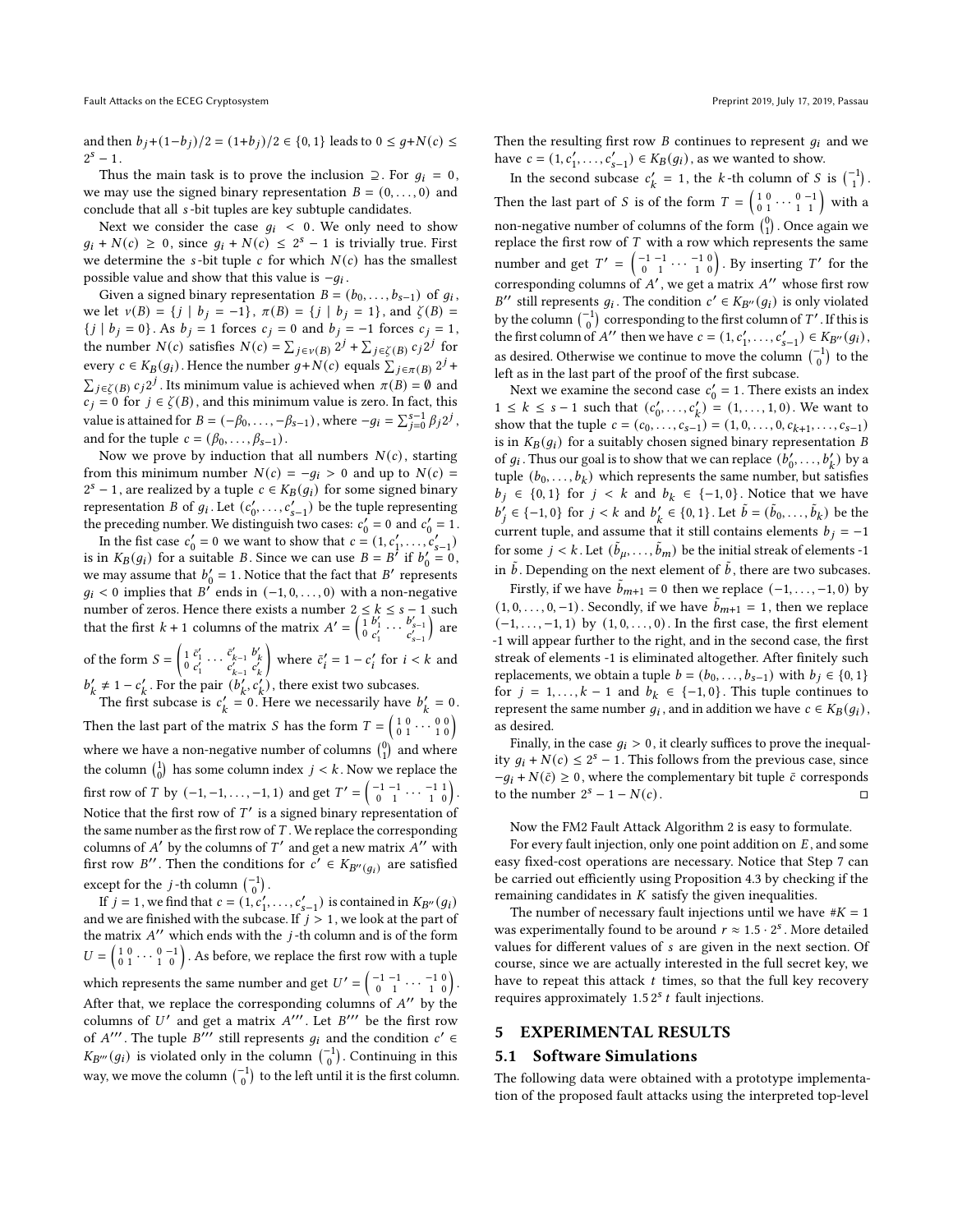#### <span id="page-5-0"></span>Algorithm 2 (FM2 Fault Attack Algorithm)

**Input:** A ciphertext pair  $C = (C_1, C_2) \in E(\mathbb{F}_p)^2$ , the correct plaintext point *M* and faulty plaintext points  $M_i$  for  $i = 1, \ldots, n$ , a number  $\ell \in \{1, \ldots, t\}$ , and a precomputed list of points of  $E(\mathbb{F}_p)$ .

**Output:** An *s*-bit tuple  $a^{(\ell)} = (a_{\ell 0}, \ldots, a_{\ell s-1})$  representing the  $l$ -th s-bit subtuple of the secret key  $a$ .

1:  $C_1^{(\ell)} := 2^{s(\ell-1)} C_1;$ 2:  $L := \{ j C_1^{(\ell)} \mid j = -2^s + 1, \ldots, 2^s - 1 \};$ 3:  $K := \{0, 1\}^s$ ; 4: for  $i = 1$  to  $n$  do 5: Find  $g_i \in \{-2^s+1,\ldots,2^s-1\}$  such that  $M-M_i = g_i C_1^{(\ell)} \in L$ . 6:  $K := \{c \in K \mid 0 \le g_i + N(c) \le 2^s - 1\};$ 7: if  $#K = 1$  then 8: **return** the element  $a^{(\ell)}$  of K.

9: end if

10: end for 11: return "not enough injections"

language of the computer algebra system ApCoCoA (cf. [\[3\]](#page-7-10)). Since the mathematical components of the attacks are very efficient, the computational power of a laptop having an Intel i5-4300M microprocessor and 16 GB of RAM was fully sufficient.

5.1.1 Simulating Fault Model FM1. Both the generation of a randomly located bit flip in the bit-tuple  $(a_0, \ldots, a_{r-1})$  representing the secret key  $a$  and the recovery of the corresponding key bit from the faulty point  $M'$  take only a fraction of a second. Also the pre-computation of the lists  $L_1$  and  $L_2$  is a matter of a few seconds, even in the case of the largest curves under consideration.

For the various values of  $r$ , the following NIST curves were used:

- (1) The curve  $\frac{\sec p}{28r1}$  is given in [\[13\]](#page-8-27).
- (2) The curves secp192r1, secp224r1, secp256r1, and secp384r1 are also given in [\[13\]](#page-8-27). They are called P-192, P-224, P-256, and P-385, resp., in NIST FIPS 186-4 (see [\[34\]](#page-8-28)) and recommended for official usage there.

Table [1](#page-5-1) collects the experimentally found values for the number of necessary fault injections. In each case, we performed 500 sequences of simulated injections, each lasting until the secret  $a$  was fully recovered. We list the minimum and maximum number of injections needed, called  $N_{\text{min}}$  and  $N_{\text{max}}$ , the average number  $N_{\text{avg}}$ of injections needed, as well as the average time  $T_{\rm avg}$  to recover  $a$ from one injection sequence.

<span id="page-5-1"></span>Table 1: Number of injections for fault model FM1

| curve     | $N_{\rm min}$ | $N_{\rm max}$ | $N_{\rm avg}$ | $T_{\rm avg}$ (sec) |
|-----------|---------------|---------------|---------------|---------------------|
| secp128r1 | 373           | 1270          | 670           | 0.092               |
| secp192r1 | 624           | 2657          | 1129          | 0.143               |
| secp224r1 | 751           | 3022          | 1352          | 0.179               |
| secp256r1 | 856           | 3360          | 1589          | 0.212               |
| secp384r1 | 1589          | 5001          | 2487          | 0.368               |

Note that the number  $N_{\text{avg}}$  approximates the theoretical value  $r(1+\frac{1}{2}+\cdots+\frac{1}{r})$  very well in each case, but that the standard deviation is rather large.

5.1.2 Simulating Fault Model FM2. For the fault model FM2, we assume that we are able to inject a random fault into an s-bit subtuple of the secret key. Thus a fault is an s-bit tuple which characterizes the positions of the bit flips in the given subtuple  $(a_{\ell 0},...,a_{\ell s-1})$  of the secret key. For the software simulation, we suppose that the fault pattern  $(f_{\ell 0}, \ldots, f_{\ell s-1})$  is equidistributed in the set of all *s*-bit tuples, where  $f_{\ell j} = 1$  if and only if  $a_{\ell j}$  has been flipped.

Then we let  $b_{\ell j} = f_{\ell j} (1 - 2a_{\ell j})$  for  $j = 0, \ldots, s - 1$  and note that the resulting number  $g_i = b_{\ell 0} + \cdots + 2^{s-1} b_{\ell s-1}$  which is observed via  $M - M_i = g_i C_1^{(\ell)}$  is not equidistributed anymore in the range  $\{-2^s + 1, -2^s + 2, \ldots, 2^s - 1\}$  $\{-2^s + 1, -2^s + 2, \ldots, 2^s - 1\}$  $\{-2^s + 1, -2^s + 2, \ldots, 2^s - 1\}$ . According to Algorithm 2, we repeat such fault injections and intersect with the set  $K(q_i)$  until the remaining key candidate set has only one element. This leads to the natural question how many fault injections are needed on average.

Table [2](#page-5-2) lists the results of the following experiment: we inject faults into a fixed *s*-bit segment of *a*, where  $s \geq 3$ . Depending on *s*, i.e., depending on our spacial resolution, we tabulate the average number of injections  $N_{\text{avg}}$  needed.

#### <span id="page-5-2"></span>Table 2: Number of injections for the s-bit version of FM2

|  |  | N <sub>avg</sub> 10.91 23.05 47.51 95.21 190.77 381.88 |  |
|--|--|--------------------------------------------------------|--|

This table suggest the conjecture that  $N_{\text{avg}} \approx 1.5 \cdot 2^s$ . In the case  $s = 8$ , our experimental results agree very well with the theoretically derived  $N_{\text{avg}} = 381.5$  given in [\[24\]](#page-8-11). Since we have equality in Proposition [4.3,](#page-3-3) whereas [\[24\]](#page-8-11) merely uses the trivial containment ⊆, we can conclude that these bounds represent the best possible values. Notice that the average number of injections needed depends on the actual value of the *s*-bit subtuple  $a^{(\ell)}$  =  $(a_{\ell 0}, \ldots, a_{\ell s-1})$  of the secret key. For instance, in the case  $s = 3$ , these average numbers are distributed as given in Table [3.](#page-5-3)

#### <span id="page-5-3"></span>Table 3: Number of 3-bit injections per secret key

|                                                                |  |  |  | $a^{(\ell)}$ (0,0,0) (1,0,0) (0,1,0) (1,1,0) (0,0,1) (1,0,1) (0,1,1) (1,1,1) |
|----------------------------------------------------------------|--|--|--|------------------------------------------------------------------------------|
| $N_{\text{avg}}$ 7.54 12.01 12.29 11.81 11.81 12.29 12.01 7.54 |  |  |  |                                                                              |

Clearly, this table is unchanged if we replace  $(a_0, a_1, a_2)$  by  $(1 - a_0, 1 - a_1, 1 - a_2)$ , since the probabilities of a bit flip from 0 to 1 and from 1 to 0 are identical in our setting.

#### 5.2 Hardware Implementation and Simulation

5.2.1 Hardware Implementation. The main operation of the ECEG cryptosystem, as already mentioned in Section [4,](#page-2-1) is the point multiplication. Each point multiplication, which consists of point doublings and additions, is based on four modular arithmetic operations. These are inversion, multiplication, subtraction and addition. Modular addition and modular subtraction are easily implemented and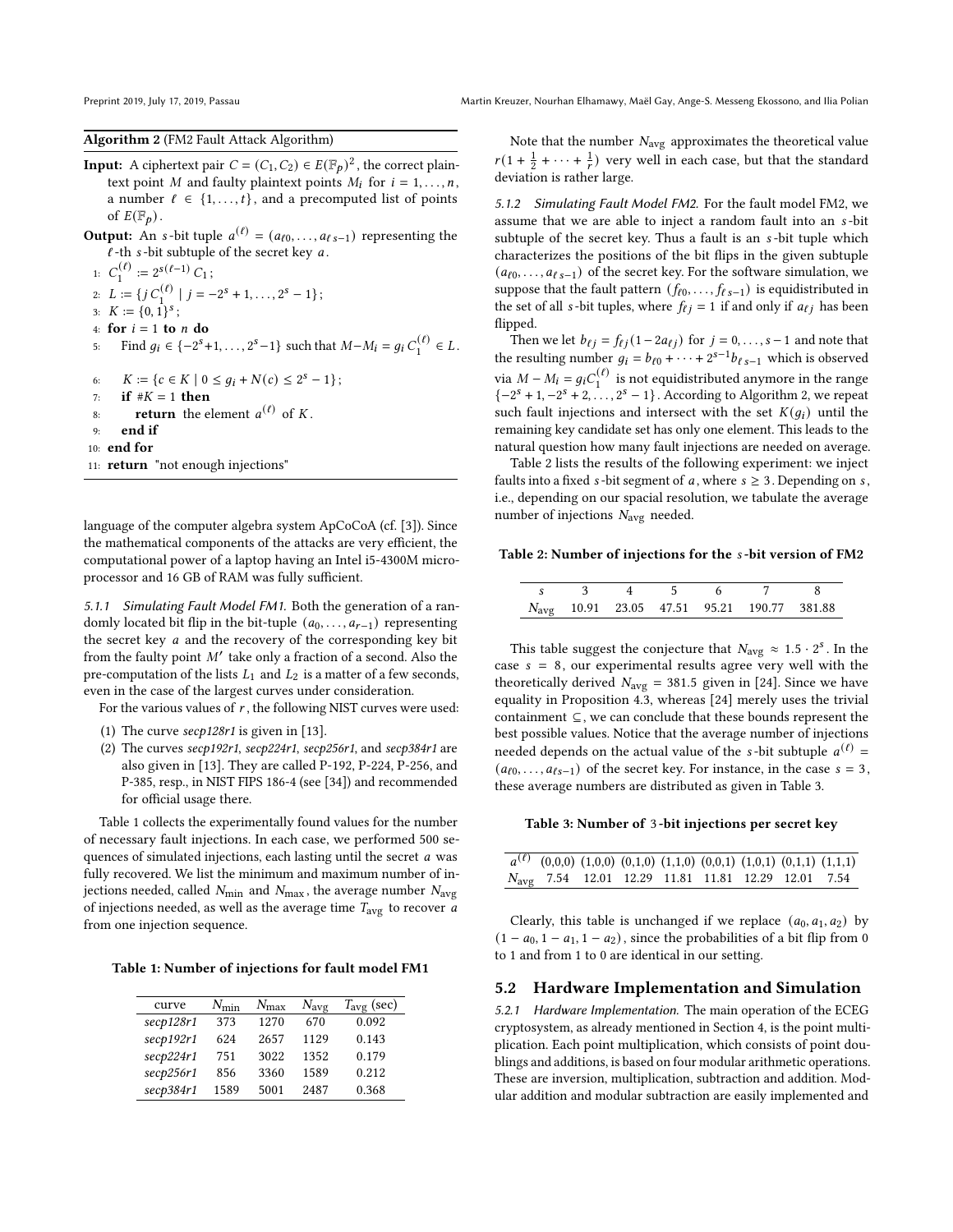out of scope for this paper. The inversion and modular multiplication are time-consuming and required in each point doubling and point addition. Therefore efficient implementations are needed. In our implementation, we use the left-to-right double-and-add algorithm for the point multiplication. This algorithm is well-known and, as such, we do not describe it here and rather discuss more relevant implementation choices that we have made.

As previously mentioned, we also need an inversion module. An efficient inversion exists using the Extended Euclidean Algorithm as described in [\[30\]](#page-8-29). We present an adaptation in Algorithm [3.](#page-6-0) The algorithm computes  $\gcd(x, p)$ . Since p is a prime number, we have  $gcd(x, p) = 1$ . Starting with  $s = p$  and  $t = x$ , division with remainder yields  $s = q \cdot t + r$ , where q and r are the quotient and the remainder, respectively. Meanwhile,  $s = m_s \cdot p + n_s \cdot x$  and  $t = m_t \cdot p + n_t \cdot x$ , describe s and t using multiples of the original values  $x$  and  $p$ . Therefore the remainder  $r$  is given as

$$
r = s - q \cdot t
$$
  
=  $(m_s \cdot p + n_s \cdot x) - q \cdot (m_t \cdot p + n_t \cdot x)$   
=  $(m_s - q \cdot m_t) \cdot p + (n_s - q \cdot n_t) \cdot x$   
 $r = m_r \cdot p + n_r \cdot x$ 

Finally, when  $r = 1$ , we only have one further check to get  $x^{-1}$ . Namely, if  $n_r < 0$ , then  $x^{-1} = n_r + p$ , and otherwise  $x^{-1} = n_r$ .

#### <span id="page-6-0"></span>Algorithm 3 (HW Inversion via Extended Euclidean Algorithm)

Input: x , p Output:  $x^{-1}$  $\begin{array}{cccc} \textbf{1:} & s:=p & ; & t:=x & ; & q:=0 & ; & r:=0 \end{array}$ 2:  $m_s := 1$  ;  $n_s := 0$  ;  $m_t := 0$  ;  $n_t := 1$ 3: while  $r \neq 1$  do 4: division(s, t, q, r) 5:  $m_r := m_s - q \cdot m_t$ 6:  $n_r := n_s - q \cdot n_t$ 7:  $s := t$ 8:  $t := r$ 9:  $m_S := m_t$  ;  $n_S := n_t$  ;  $m_t := m_r$  ;  $n_t := n_r$ 10: end while 11: if  $n_r > 0$  then 12:  $x^{-1} := n_r$ 13: else 14:  $-1 := n_r + p$ 15: end if 16: **return**  $x^{-1}$ 

To calculate  $q = \lfloor \frac{s}{t} \rfloor$ , we need a division component. The equation  $q = \sum_{i=n-1}^{0} c_i 2^i$  describes the idea presented in Algorithm [4.](#page-6-1) The quotient  $q$  is broken into powers of two. It requires only a shift register and an adder to obtain the result. The amount of the shift is calculated as  $shift = MSB(a) - MSB(t)$ , where MSB indicates the position of the most significant bit which is equal to 1, and the starting value of  $a$  is the dividend  $s$ . Intermediate results are saved in the registers a, b, and c, where  $b = t \cdot 2^{shift}$ ,  $a = a - b$ , and  $c = c + 2^{shift}$ . One condition which must always be satisfied is  $a > b$ , so that the subtraction does not generate negative values. Finally, when  $a < t$ , the value q has been calculated and the remainder  $r$  is given by  $r = a$ .

<span id="page-6-1"></span>Algorithm 4 (HW Division Algorithm)

| <b>Input:</b> dividend $s$ , divisor $t$ |
|------------------------------------------|
| <b>Output:</b> quotient q, remainder $r$ |
| 1: $a := s$ ; $b := t$ ; $c := 0$        |
| 2: while $a \geq t$ do                   |
| 3: $i_A := MSB(a)$                       |
| 4: $i_{\rm B} := MSB(b)$                 |
| 5: $b := b \ll (i_A - i_B)$              |
| 6: $c := c + (1 \ll (i_A - i_B))$        |
| 7: if $b > a$ then                       |
| 8: $b := b \gg 1$                        |
| $c := c \gg 1$<br>9:                     |
| $10:$ end if                             |
| 11: $a := a - b$                         |
| 12: $b := t$                             |
| 13: end while                            |
| 14: $r := a$                             |
| 15: $q := c$                             |
| 16: <b>return</b> q, r                   |

For a fast multiplication algorithm, we implemented the Montgomery Modular Multiplication Algorithm as described in [\[4\]](#page-7-11). It had to be extended to include a conversion, since the output of the algorithm with inputs  $a, b, p$ , and the bit length  $k$ , is equal to  $\alpha \cdot b \cdot 2^{-k}$  (mod p). The extension aims to convert the result back to  $a \cdot b \pmod{p}$ . The description of the algorithm is given in Algorithm [5.](#page-6-2)

<span id="page-6-2"></span>

|  |  |  |  | Algorithm 5 (HW Modular Multiplication Algorithm) |  |
|--|--|--|--|---------------------------------------------------|--|
|--|--|--|--|---------------------------------------------------|--|

Input: a,b,p,k **Output:**  $c = a \cdot b \mod p$ 1: /\*Montgomery Modular Multiplication\*/  $2: u = 0$ 3: for  $i = 0$  to  $k - 1$  do 4:  $u = u + a[i] \cdot b$ 5: if  $u_0 = 1$  then 6:  $u = u + p$ 7: end if 8:  $u = u \gg 1$ 9: end for 10: if  $u \geq p$  then 11:  $u = u - p$ 12: end if 13: /\*Conversion\*/ 14:  $c = u \cdot (2^k \mod p)$ 15:  $c = c \mod p$ 16: return c

Notice that taking a value (mod  $p$ ) is achieved by Algorithm [4,](#page-6-1) where we use  $t = p$ ,  $i = k - 1$ , and the result is the *remainder* while the *quotient* is neglected.

5.2.2 Hardware Simulation. As mentioned in Section [3,](#page-2-0) we focused on hardware simulation of fault injections. For this purpose, we used an Intel(R) Core(TM) i7-8550U processor with 16GB of RAM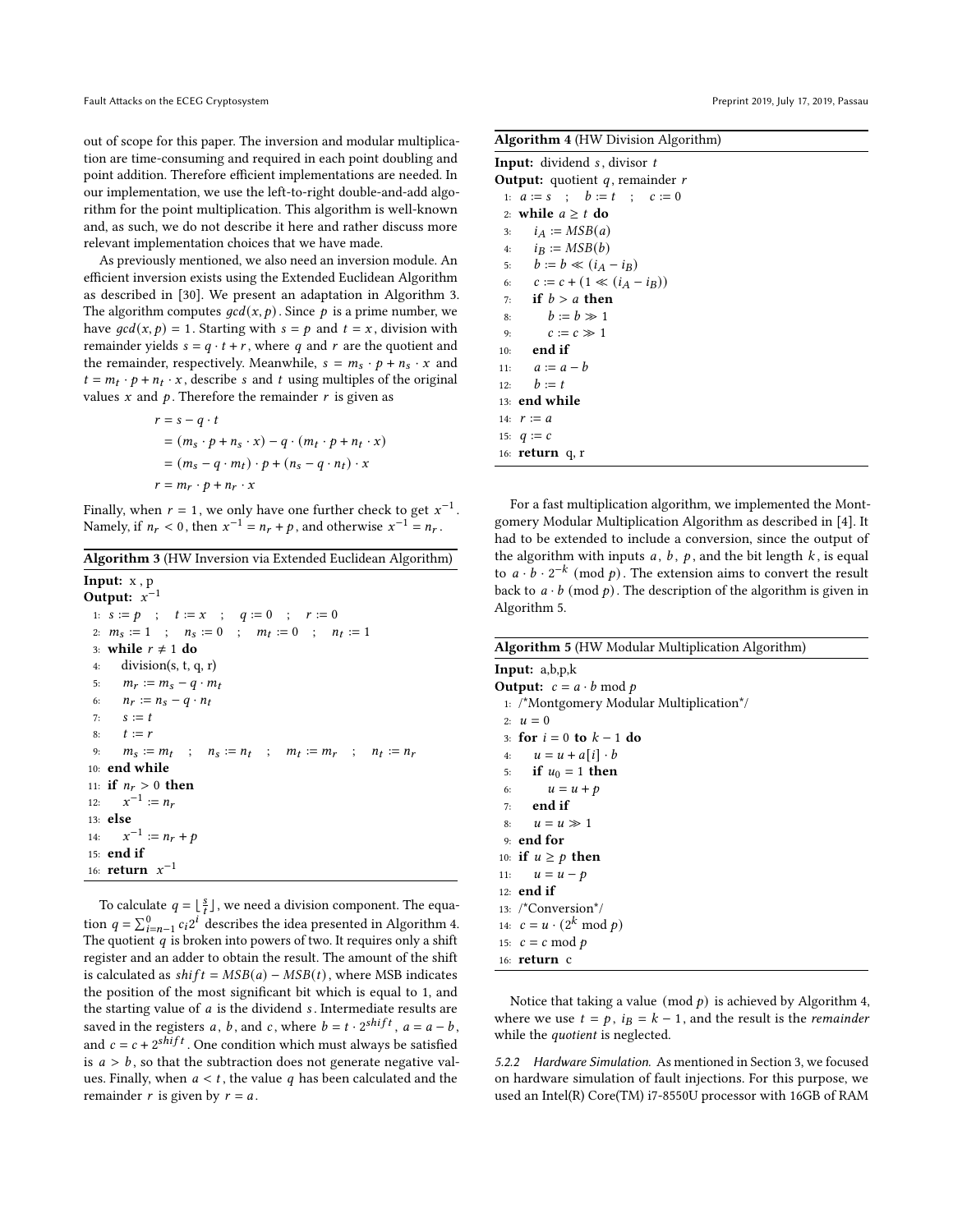and ran behavioral simulation of the previously described hardware implementation using the Xilinx Vivado Design Suite.

The simulation setup includes a point multiplication module, an encryption module, and a decryption module. The point multiplication module was used to generate the public point  $Q = aP$ . The result, together with the generating point  $P$ , forms the input of the encryption module, which generates the encrypted message pair  $(C_1, C_2)$ . The encrypted message pair and the secret key a are then decrypted to output the message  $M$ . Next, the secret key transfer is disturbed by XORing the secret key *a* with a random fault  $f$ , resulting in a faulty secret key  $a_f$ . Therefore the decrypted message  $M_f$  is also faulty.

After gathering multiple ciphertext-plaintext pairs from our simulation, we ran the attack for the fault model FM2 presented in Section [4.](#page-2-1) We considered a single s-bit subtuple of the secret key a for our simulation. (More specifically, we used the least significant s-bit subtuple  $a^{(1)}$ .) Fully recovering the complete secret key is only a matter of repeating this attack several times, with varying -bit subtuples, where the number of these repetitions depends on the key length.

Table [4](#page-7-12) presents our results for the curve secp128r1, using various values of s and different numbers of fault injections. As expected, these results are close to the theoretical value of the average number of fault injections needed to have only a single  $s$ -bit key subtuple candidate, as described in Table [2.](#page-5-2) In a few instances several fault injections resulted in the same faulty points, in particular for  $s =$ 3. In one specific case we had only four distinct faulty plaintext points out of 13 fault injections, and therefore we only managed a reduction to three key subtuple candidates. However, in most other cases, only a single s-bit key subtuple candidate remained after performing the attack.

In the table, the number  $n$  denotes the number of fault injections,  $#K$  is the number of key subtuple candidates left, and  $T$ represents the timing of the FM2 Fault Attack Algorithm including the preprocessing step.

#### <span id="page-7-12"></span>Table 4: Hardware simulation for fault model FM2

| S | n   | #K             | $T$ (sec) |
|---|-----|----------------|-----------|
| 3 | 13  | 3              | 0.037     |
| 4 | 28  | 1              | 0.275     |
| 5 | 58  | 1              | 0.947     |
| 6 | 116 | 1              | 3.659     |
| 7 | 230 | 1              | 4.931     |
| 8 | 400 | $\overline{2}$ | 38.906    |
| 8 | 425 | 1              | 40.143    |
| 8 | 450 | 1              | 38.670    |

In addition to recovering a single s-bit key subtuple, we present in Table [5](#page-7-13) timings for complete key recovery attacks for different values of s. Again we considered the curve secp128r1. Similarly to Table [4,](#page-7-12) we do not always have a single key subtuple candidate for each subtuple, which leads to several key candidates. However, the number of key candidates stays low and the remaining candidates can easily be brute forced. The table also shows that, as discussed previously, the smaller  $s$  is, the fewer overall fault injections are required, and the solving time decreases in a similar fashion.

<span id="page-7-13"></span>Table 5: FM2 complete key recovery hardware simulation

| S. | n    | #K   | $T$ (sec) |
|----|------|------|-----------|
| Κ  | 602  | 4609 | 36.10     |
| 5  | 1508 | 385  | 202.95    |
|    | 4370 |      | 1535.10   |

### <span id="page-7-7"></span>6 CONCLUSIONS

Extending the attack from  $s = 1$  and  $s = 8$  to an arbitrary length s of the affected key subtuple gives the adversary a range of interesting options. Our results suggest that the adversary should use the smallest *s* compatible with the precision of the available faultinjection equipment, because the number of subtuples of one key grows linearly, but the number of required fault injections per subtuple decreases exponentially when we lower s. The proof we presented gives new insights into the complexity of the fault attack for different values of s. Our future work will concentrate on attacking hardware implementations equipped with protective mechanisms.

## ACKNOWLEDGMENTS

This research was supported by DFG (German Research Foundation) project "Algebraische Fehlerangriffe" grants PO 1220/7-2 and KR 1907/6-2.

#### REFERENCES

- <span id="page-7-9"></span>[1] Michel Agoyan, Jean-Max Dutertre, Amir-Pasha Mirbaha, David Naccache, Anne-Lise Ribotta, and Assia Tria. 2010. How to flip a bit?. In 16th Int. On-Line Testing Symposium (IOLTS). IEEE, Piscataway, NJ, USA, 235–239. [https://doi.org/10.](https://doi.org/10.1109/IOLTS.2010.5560194) [1109/IOLTS.2010.5560194](https://doi.org/10.1109/IOLTS.2010.5560194)
- <span id="page-7-8"></span>[2] Harald Aigner, Holger Bock, Markus Hütter, and Johannes Wolkerstorfer. 2004. A low-cost ECC coprocessor for smartcards. In Cryptographic Hardware and Embedded Systems - CHES 2004 (LNCS 3156). Springer-Verlag, Berlin, Heidelberg, 107–118. [https://doi.org/10.1007/978-3-540-28632-5\\_8](https://doi.org/10.1007/978-3-540-28632-5_8)
- <span id="page-7-10"></span>[3] The ApCoCoA Team. 2013. ApCoCoA: Applied Computations in Computer Algebra. Retrieved June 24, 2019 from<http://apcocoa.uni-passau.de>
- <span id="page-7-11"></span>[4] Rashidi Bahram, Reza Rezaeian Farashahi, and Sayed Masoud Sayedi. 2017. Highspeed hardware implementations of point multiplication for binary Edwards and generalized Hessian curves. Cryptology ePrint Archive, Report 2017/005.
- <span id="page-7-4"></span>[5] Feng Bao, Robert H. Deng, Yongfei Han, Albert B. Jeng, A. Desai Narasimhalu, and Teow-Hin Ngair. 1997. Breaking public key cryptosystems on tamper resistant devices in the presence of transient faults. In 5th Int. Workshop on Security Protocols (LNCS 1361), Bruce Christianson, Bruno Crispo, T. Mark A. Lomas, and Michael Roe (Eds.). Springer-Verlag, Berlin, Heidelberg, 115–124. <https://doi.org/10.1007/BFb0028164>
- <span id="page-7-6"></span>[6] Hagai Bar-El, Hamid Choukri, David Naccache, Michael Tunstall, and Claire Whelan. 2006. The sorcerer's apprentice guide to fault attacks. IEEE Proc. 94, 2 (2006), 370–382.
- <span id="page-7-0"></span>[7] Alessandro Barenghi, Luca Breveglieri, Israel Koren, and David Naccache. 2012. Fault injection attacks on cryptographic devices: theory, practice and countermeasures. Proc. IEEE 100, 11 (2012), 3056–3076.
- <span id="page-7-2"></span>[8] Ingrid Biehl, Bernd Meyer, and Volker Müller. 2000. Differential fault attacks on elliptic curve cryptosystems (extended abstract). In Advances in Cryptology – CRYPTO 2000 (LNCS 1880), Mihir Bellare (Ed.). Springer-Verlag, Berlin, Heidelberg, 131–146. [https://doi.org/10.1007/3-540-44598-6\\_8](https://doi.org/10.1007/3-540-44598-6_8)
- <span id="page-7-5"></span>[9] Johannes Blömer, Martin Otto, and Jean-Pierre Seifert. 2006. Sign change fault attacks on elliptic curve cryptosystems. In Fault Diagnosis and Tolerance in Cryptography (LNCS 4236). Springer-Verlag, Berlin, Heidelberg, 36–52. [https://doi.org/10.1007/11889700\\_4](https://doi.org/10.1007/11889700_4)
- <span id="page-7-3"></span>[10] Dan Boneh, Richard A. DeMillo, and Richard J. Lipton. 1997. On the importance of checking cryptographic protocols for faults. In Advances in Cryptology – EUROCRYPT '97 (LNCS 1233). Springer-Verlag, Berlin, Heidelberg, 37–51. [https://doi.org/10.1007/3-540-69053-0\\_4](https://doi.org/10.1007/3-540-69053-0_4)
- <span id="page-7-1"></span>[11] Jan Burchard, Mael Gay, Ange Messeng Ekossono, Jan Horácek, Bernd Becker, ˘ Tobias Schubert, Martin Kreuzer, and Ilia Polian. 2017. AutoFault: towards automatic construction of algebraic fault attacks. In 2017 Workshop on Fault